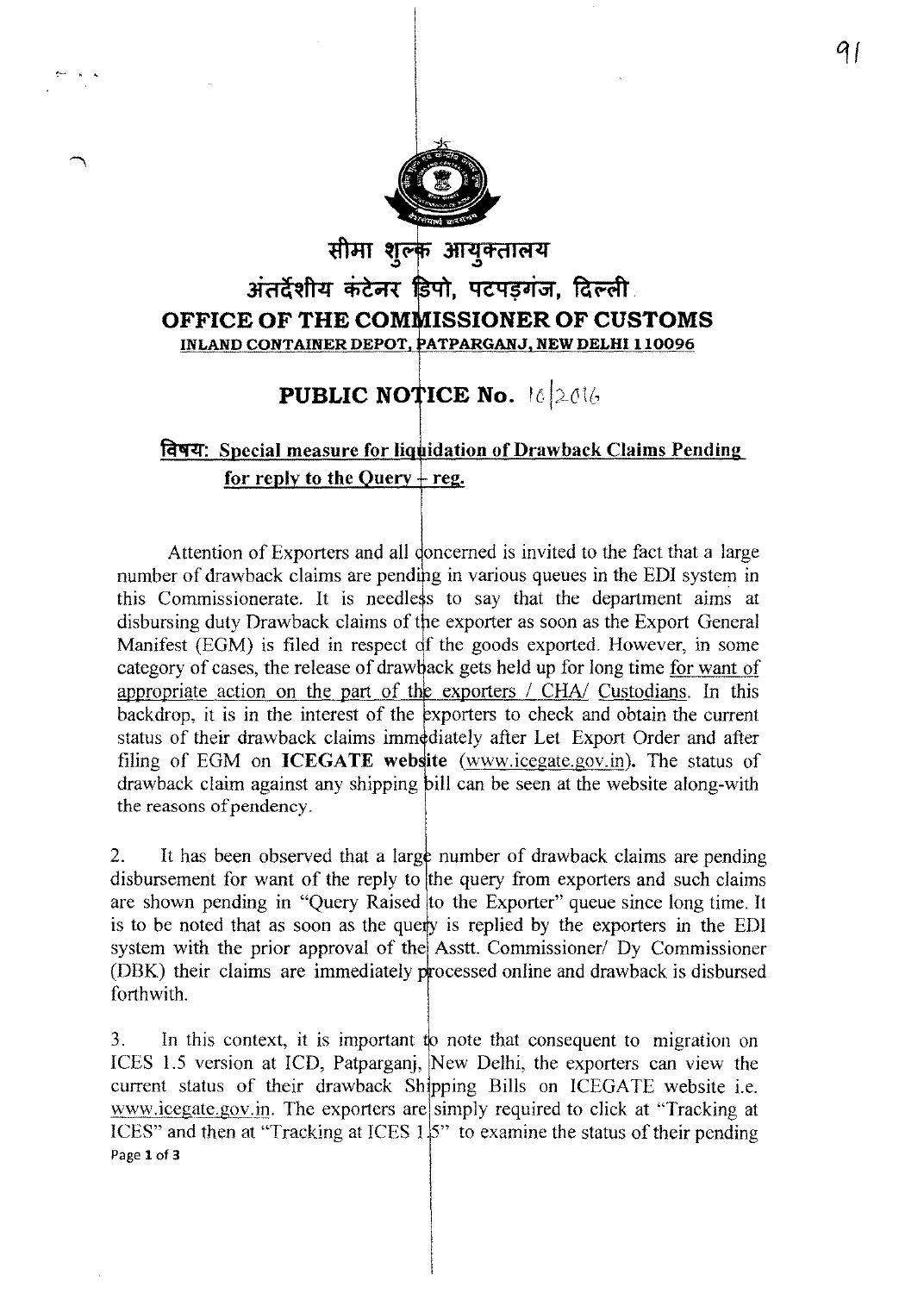drawback Shipping Bills. Thereafter, the exporters are required to obtain a printout of their query memo raised against their Shipping Bill(s) and approach the Drawback Section with relevant papers for the reply of the query. Once reply is filed then the Shipping B 11 will move to the drawback queue for online processing of the Drawback claim and the claim will be settled immediately.

4. The exporters are requested to submit reply to the queries on priority so as to enable this office to process heir drawback claims. It must be ensured that reply to the query is complete in all respect and no further information is required to be furnished. A List of such shipping bills which are pending for query reply is enclosed.

**(बी. बी. गुप्ता)**<br>(बी. बी. गुप्ता)<br>आयुक्त  $\sqrt[5]{C}$